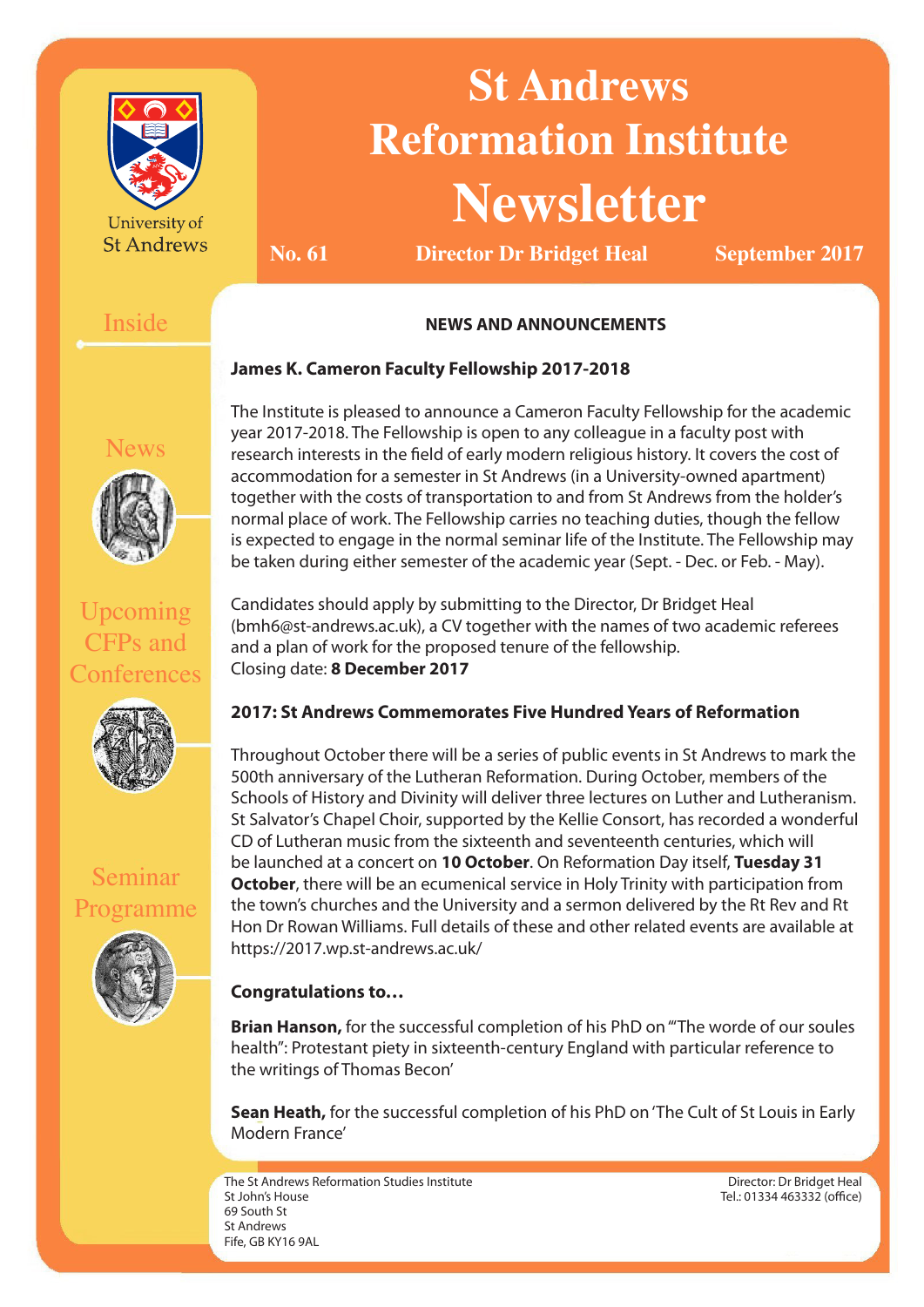# **Conference Calendar**

#### **October 2017**

**26 -29**

Sixteenth Century Studies Milwaukee

**November 2017**

**10**

Les réformes religieuses dans les anciens Pays-Bas, XVIe-XVIIe siècles Arras, Université d'Artois

#### **30 November – 2 December,**

The Reformation (1517-2017). What Legacy for Europe? Paris-Sorbonne University v**January 2018**

**20**

Ecclesiastical History Society: Churches and Education

IHR London

**Marc Jaffré,** for the successful completion of his PhD on 'The Early Bourbon Courts, 1589-1643'

**Lucas Kriner,** for the successful completion of his PhD on 'The Activity of the Genevan Consistory, 1542-1552'

#### **Other news**

**The Institute welcomes…** 

**Erin Maglaque,** who joins us from Oxford. Erin's book, *An Intimate Empire: Renaissance Venice and its Mediterranean World* will appear with Cornell University Press in 2018, and she will be teaching a variety of courses on early modern social and religious history.

**Sandra Toffolo,** who has been appointed as a new USTC Post-Doctoral Research Assistant. Sandra joins us from the Centre d'Études Supérieures de la Renaissance, Tours.

#### **Institute Members' News**

**Jessica Dalton** has been awarded a study fellowship from the Society for Renaissance Studies to fund a research trip to Rome to complete her PhD research.

**Bridget Heal** is spending 2017-18 in Berlin at the FU working on her project, *The Religious Reconstruction of Germany, 1635-1700. Her book, A Magnificent Faith: Art and Identity in Lutheran German*y was published by OUP in August (http://bit.ly/2jHzMUC). Other recent publications include: Heal and Koerner (eds), *Art and Religious Reform in Early Modern Europe*, special issue of Art History 40 (2), April 2017; Heal and Kremers (eds), *Radicalism and Dissent in the World of Protestant Reform* (V&R, 2017).

**Caleb Karges** has been awarded the highly prestigious annual André Corvisier Prize for the best doctoral thesis on military history by the International Commission for Military History. Caleb successfully finished his PhD at St Andrews in 2016 on the subject of 'So Perverse an Ally: Great Britain's Alliance with Austria in the War of the Spanish Succession'.

**Nina Lamal** Has won a major grant from the Bibliographical Society to research Italian newspapers and been awarded a three month fellowship by the British School in Rome. Congratulations also to Nina for winning a threeyear Postdoctoral grant from the Flemish Research Foundation, which will start in October.

**Emily Michelson** has published 'Conversionary preaching and the Jews of Early Modern Rome', *Past & Present* 235(1), May 2017. In June she hosted a workshop on Religious Minorities in Early Modern Rome in St Andrews. She is spending the 2017-2018 academic year in Rome on an AHRC Early Career Leadership Fellowship for her project *Imaginary Jews and Religious Minorities in Early Modern Rome*.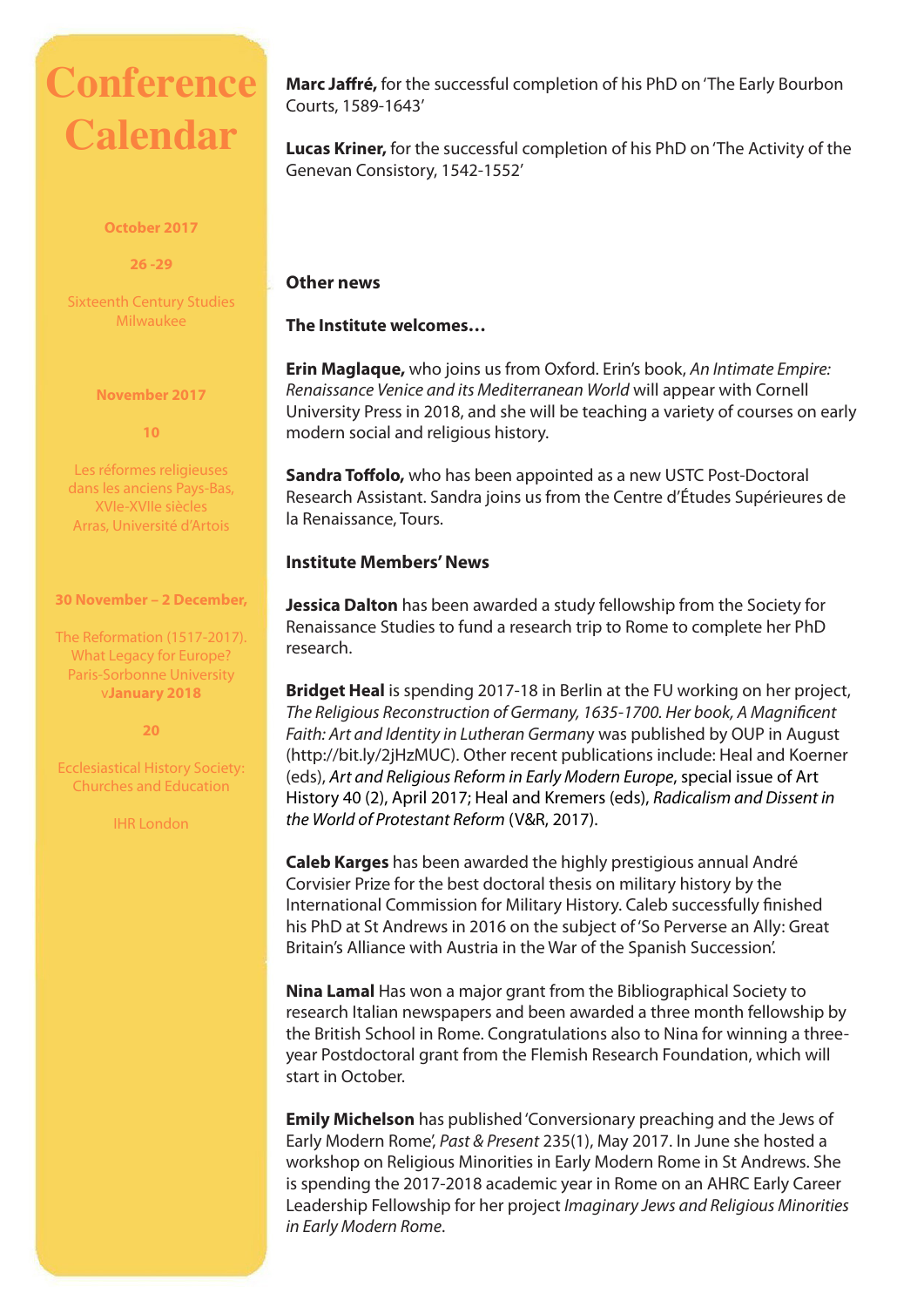**Guy Rowlands** has co-edited with Dr Julia Prest a volume of essays written by 13 international scholars: *The Third Reign of Louis XIV, c.1682-1715* (Routledge, 2017). Guy and Julia wrote three of the essays, and another was penned by former St Andrews undergraduate Dr Benjamin Darnell. Guy has joined the editorial board of the Royal Historical Society's new Open Access book series New Historical Perspectives. The series caters for early career researchers and proposals for monographs, editions and essay volumes are warmly solicited by the board. In April Guy gave his professorial public inaugural lecture at St Andrews. He was the expert interviewee for BBC2's TV programme 'Inside Versailles' (broadcast 2 June 2017), commenting on the outbreak of the Dutch War (1672) in association with the broadcast on the BBC of the Canal+ drama series 'Versailles'.

**Tom Scott** has published *The Swiss and their Neighbours, 1460-1560. Between Accommodation and Aggression* (Oxford: OUP, 2017) and 'Summary and Perspectives', in: Christian Hesse, Regula Schmid, and Roland Gerber (eds), *Eroberung und Inbesitznahme. Die Eroberung des Aargaus 1415 im europaeischen Vergleich* (Ostfildern: Jan Torbecke Verlag, 2017).

**Arthur der Weduwen** has published *Dutch and Flemish Newspapers of the Seventeenth Century, 1618-1700* (2 vols., Leiden: Brill, 2017); 'A Brussels competitor to Abraham Verhoeven? The discovery of the serial Nouvelles Neutrelles (1621)', De Gulden Passer 95, No. 1 (2017), pp. 37-60; '"Everyone has hereby been warned." The Structure and Typography of Broadsheet Ordinances and the Communication of Governance in the Early Seventeenth-Century Dutch Republic', in Andrew Pettegree (ed.), *Broadsheets: Single-Sheet Publishing in the First Age of Print* (Leiden: Brill, 2017).

#### **Applications are invited…**

For the following School of History M.Litt Programmes:

M.Litt in Early Modern History; M.Litt in Reformation Studies; M.Litt in Book History.

For further information, see the School of History website: http://www.standrews.ac.uk/history/index.html

#### **March 2018**

#### **5-9**

First Conference of the European Academy of Religion in Bologna

University of Aberdeen / FCSIRE Bologna

#### **8-10**

Eighth conference of the Frühe Neuzeit Interdisziplinär

Washington University St Louis

#### **July 2018**

**24-26**

Ecclesiastical History Society: The Church and the Law

Sidney Sussex College, Cambridge